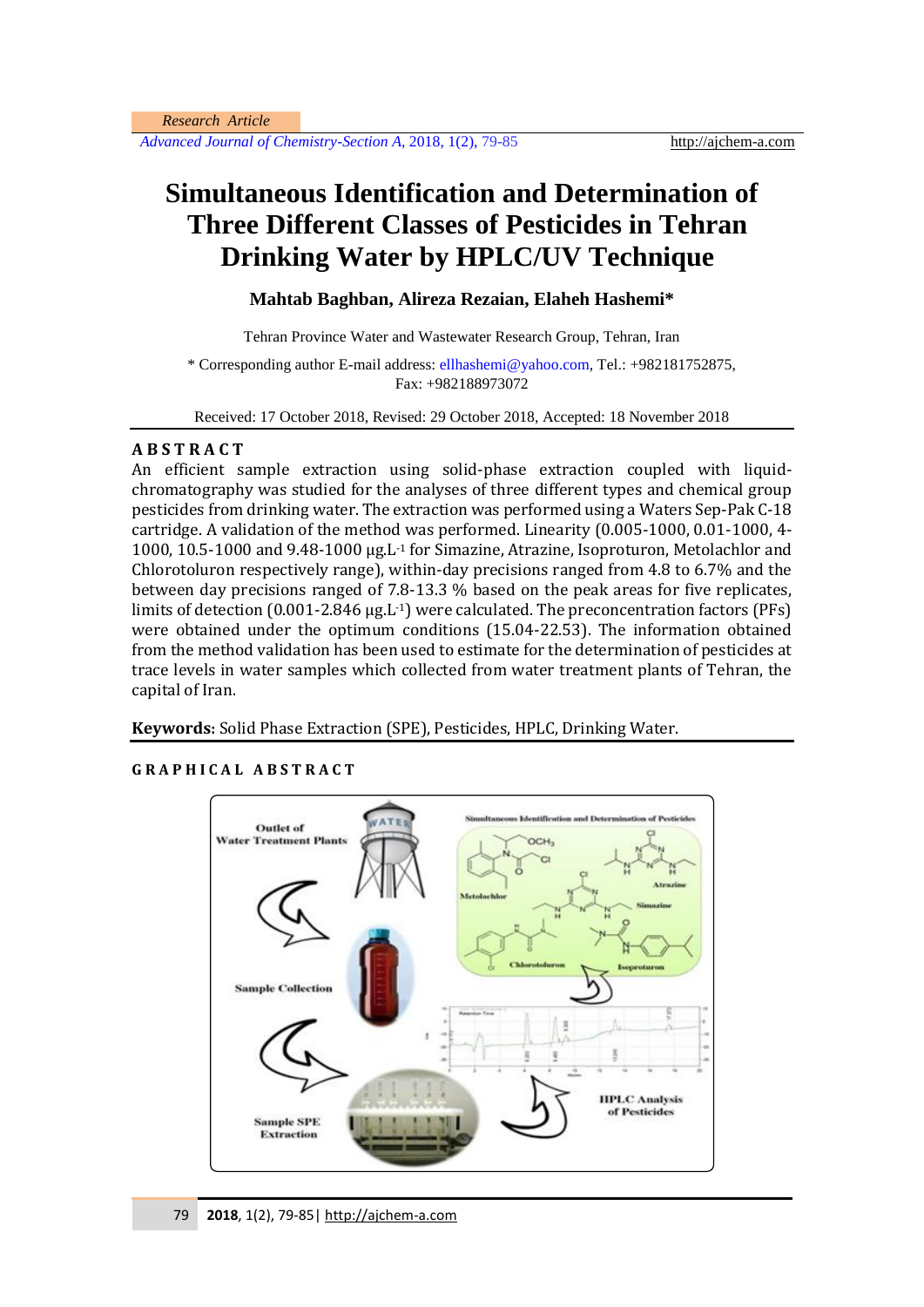#### **1. Introduction**

Although access to safe and consistent drinking water is imperative for a healthy population, surface water may be contaminated with pesticides byagricultural, household and industrial application [1]. Pesticides from different chemical classes are frequently used for the switch of pests in several crops and are persistent organic pollutants. Organochlorine pesticides which used as insecticides, herbicides, fungicides, rodenticides and Organophosphorus pesticides such as carbamates, pyrethroids and neonicotinoids are common classes of pesticides which are widely used in the world for pest control. Therefore, the occurrence of pesticide residues is available in the aquatic environment and drinking water and can have adverse effects on humans and other nontarget species [2-4]. Since the relationship between application rates and concentration of pesticides in water is multipart and varies significantly over space and time, analysis and intensive long-term monitoring are essential [5]. The contamination of surface and ground water by pesticides is discussed by different authors  $[6-8]$  with sensitive methods due to the low levels detected in the samples such as gas chromatography (GC) with electron capture detection (ECD) [9], flame photometric detection [10], nitrogenphosphorus detection (NPD) [11], liquid chromatography (LC) with fluorescence detection  $\begin{bmatrix} 12 \end{bmatrix}$  and diode-array detection [13], and especially mass spectrometry (MS) detectors for both techniques [14, 15]. Therefore, HPLC is a good alternative technique which isocratic or gradient elution can separate the mixing compounds.

In addition, monitoring the pesticide concentrations is especially important in drinking water. Drinking water samples can be collected, dechlorinated, preserved, shipped and stored as described by the EPA methods 532 or 535. As it is clear in this standard methods, the monitoring methodology of pesticides in water has mainly focused on a single pesticide type or substance group with similar physicochemical properties. So, developments of new approach based on GC or LC methods for fast and simultaneous determination of different types of pesticides are attractive.

On the other hands, the environmental samples are too diluted or complex in which, prior to the analysis, a sample preconcentration and purification are performed to extract trace amounts of pesticides from the aqueous medium and bring the analytes to a suitable concentration level by removing them from interfering components in the matrix [16]. Typically, solid phase extraction (SPE) is the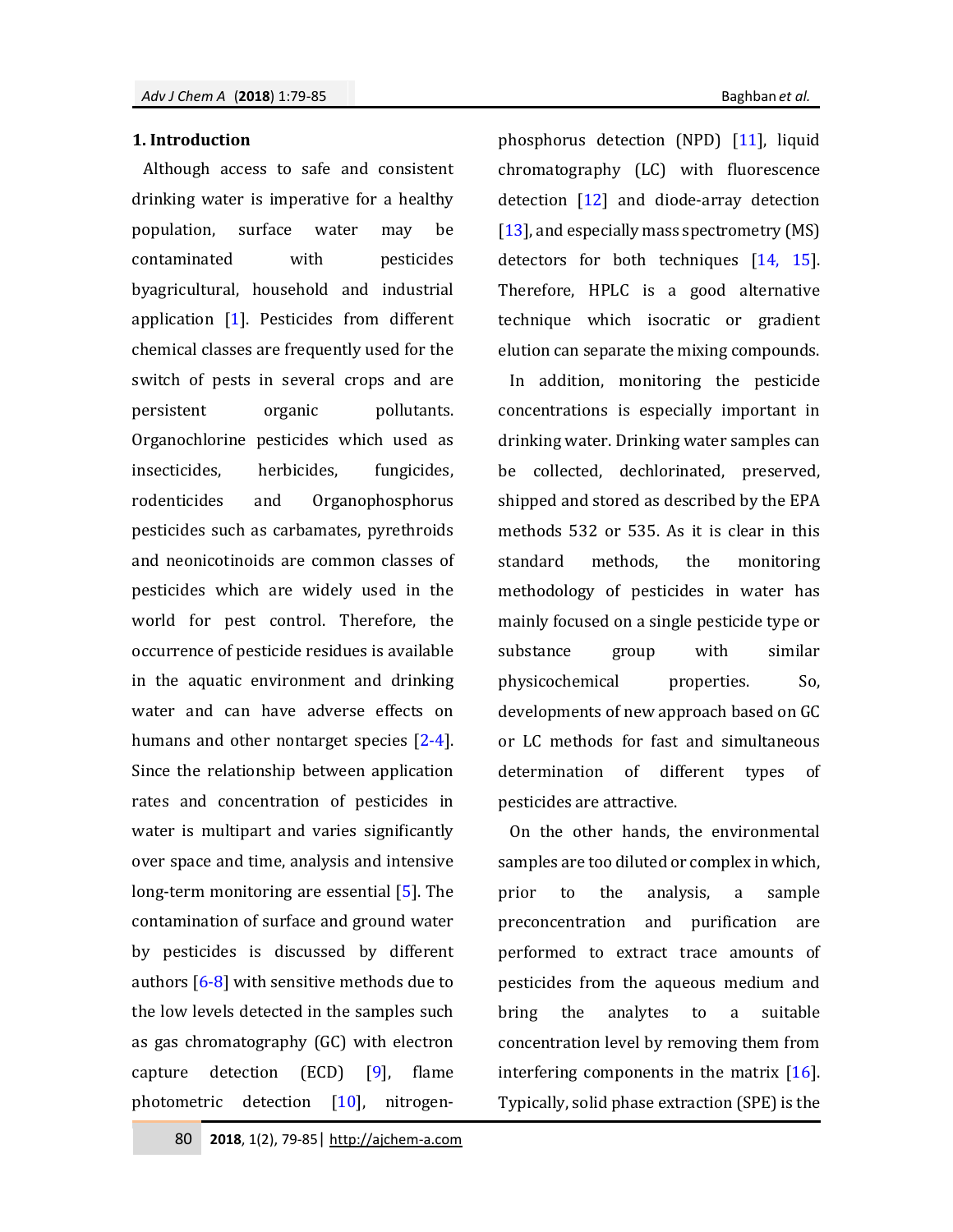most commonly used one to extract multiresidue compounds [9].

In this work, Simazine (Triazine class), Atrazine (Triazine class), Chlorotoluron (Phenylurea class), Isoproturon (Phenylurea class) and Metolachlor (Chloroacetanilide class) which are listed in Iranian national standard (ISIRI 1053 of Iran) [17] as the most commonly used local agricultural pesticides are selected. A sufficiently reliable and sensitive HPLC method with SPE preconcentration and clean-up step for the determination of selected pesticides with different organic class was presented for environmental waters and particularly drinking water samples. The main parameters for validating an analytical methodology include assays of linearity, precision, and detection limit. Also this method was applied for determinations of these components in Tehran's drinking water outlet of water treatment plant number **1,** number **2**, number **3** and **4**, number **5** and number **7**. Also the results compared with ISIRI 1053, world health organization (WHO)  $[18]$  and the United States Environmental Protection Agency's (EPA) guidelines [19].

## **2. Experimental**

#### **2.1. Chemicals and reagents**

Standards of Simazine and Atrazine from Fulka and Chlorotoluron, Isoproturon and Metolachlor from Sigma-Aldrich were purchased. The ultra-pure water was prepared by Milli-Q® water purification system. HPLC grade methanol and acetonitrile were purchased from Merck. Waters Sep-Pak C-18 cartridge was also used. A stock standard solution containing 50 mg L-1 of pesticides was prepared in HPLC grade methanol. The stock solution was stored at -20 °C. Working standard solutions were daily prepared by diluting the stock standard solution with ultra-pure water to the required concentrations. Drinking water samples were collected from the water treatment plants of Tehran. No filtration or any further treatment was applied in any of the samples before extraction.

#### **2.2. Apparatus**

Chromatographic analysis was performed with a HPLC system including a Knauer K-1001 HPLC pump, a four-port Cheminert HPLC valve from Knauer with a 20 µL sample loop and equipped with a Knauer K-2600 UV-Vis detector. Chromatographic data were recorded and analyzed using EZChrom software (version 3.1.7). AC18 column (250mm×4.6mm, with 3µm particle size) and aC18 guard column (3.9 mm×20mm) were applied to separate the pesticides under gradient elution conditions. A mixture of ultra-pure water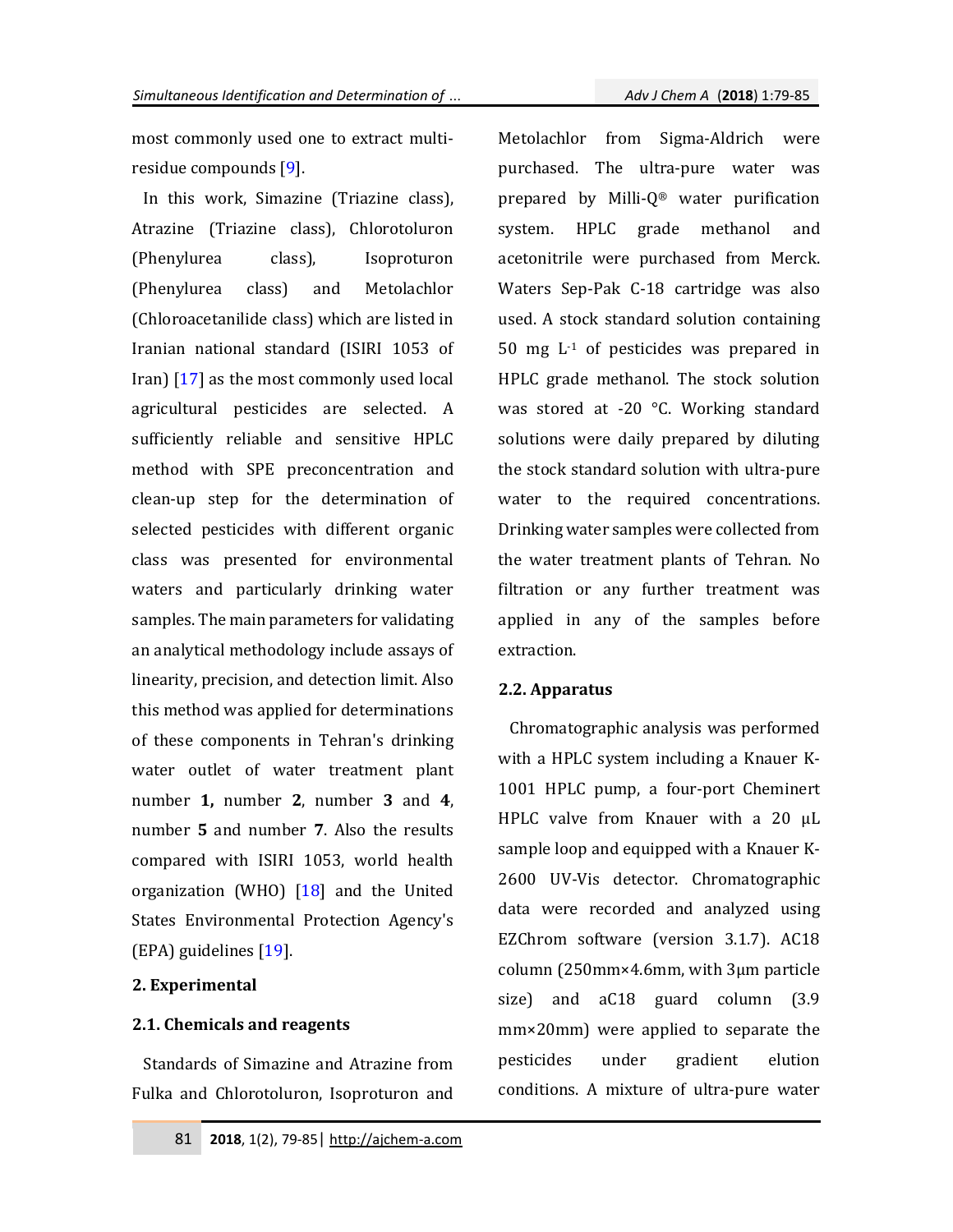and acetonitrile as a mobile phase with 65:35 ratio was changed to 98:2 ratioin 20 min gradient time at a flow rate 1.5 mLmin-<sup>1</sup>and the analytes were detected at 280 nm.

# **2.3. Extraction and analysis**

The target compounds were extracted from water samples using the SPE cartridge. For the recovery test and measurement uncertainties, the pesticides were spiked (in triplicate) in 100 mL of ultra-pure water. First, we had conditioning the cartridge with  $2 \times 2$  mL of methanol and  $2 \times 2$  mL of Milli-O water; then loading 100 mL of sample water at 1 mL/min rate and finally the elution step including 5 mL of methanol in a 15 mL PP tube and, then, 20 µL was injected to HPLC system.

## **3. Results and discussion**

The analytical performance of the proposed SPE method under optimum conditions was validated through the determination of preconcentration factors (PFs), limit of detections (LODs), linear dynamic ranges (LDRs), and precision (RSDs) for the pesticides (Table 1). The curves were obtained by injecting extracts of the pesticides with variable concentrations of the pesticides  $(0-1000 \mu g.L^{-1})$ . HPLC chromatogram of a standard mixture of 5 pesticides obtained from 100 µg.L-1 level is shown in Figure 1. To evaluate the linearity of the method, a series of solutions at fifteen

different concentrations (ranging from 0.005 to 1000  $\mu$ g.L<sup>-1</sup>) were prepared by spiking ultra-pure water with five pesticides. The results were summarized in Table 1. Linearity was observed over the range of 0.005-1000, 0.01-1000, 4-1000, 10.5-1000 and 9.48-1000 µg.L-1 for Simazine, Atrazine, Isoproturon, Metolachlor and Chlorotoluron respectively with correlations of determinations more than 0.991. LOD for each pesticides, based on a signal to noise ratio  $(S/N)$  of 3, was 0.001, 0.003, 1.19, 3.16 and 2.184 µg.L-1 for Simazine, Atrazine, Isoproturon, Metolachlor and Chlorotoluron respectively. The within-day precisions ranged from 4.8 to 6.7% and the between-day precisions ranged of 7.8-13.3% based on the peak areas for five replicates. The PFs were varied between 15.04-22.53.

This method was successfully applied for determinations of these components in Tehran's drinking water outlet of water treatment plant number 1, number 2, number 3 and 4, number 5 and number 7. All samples had no pesticides higher than LOD value.The concentration of all pesticides was lower than the guideline value proposed by WHO as well as that of Iranian National Drinking Water Standards (ISIRI 10503) for all of the samples. Comparison of pesticide concentrations in outlet of water treatment plants showed that there existed significant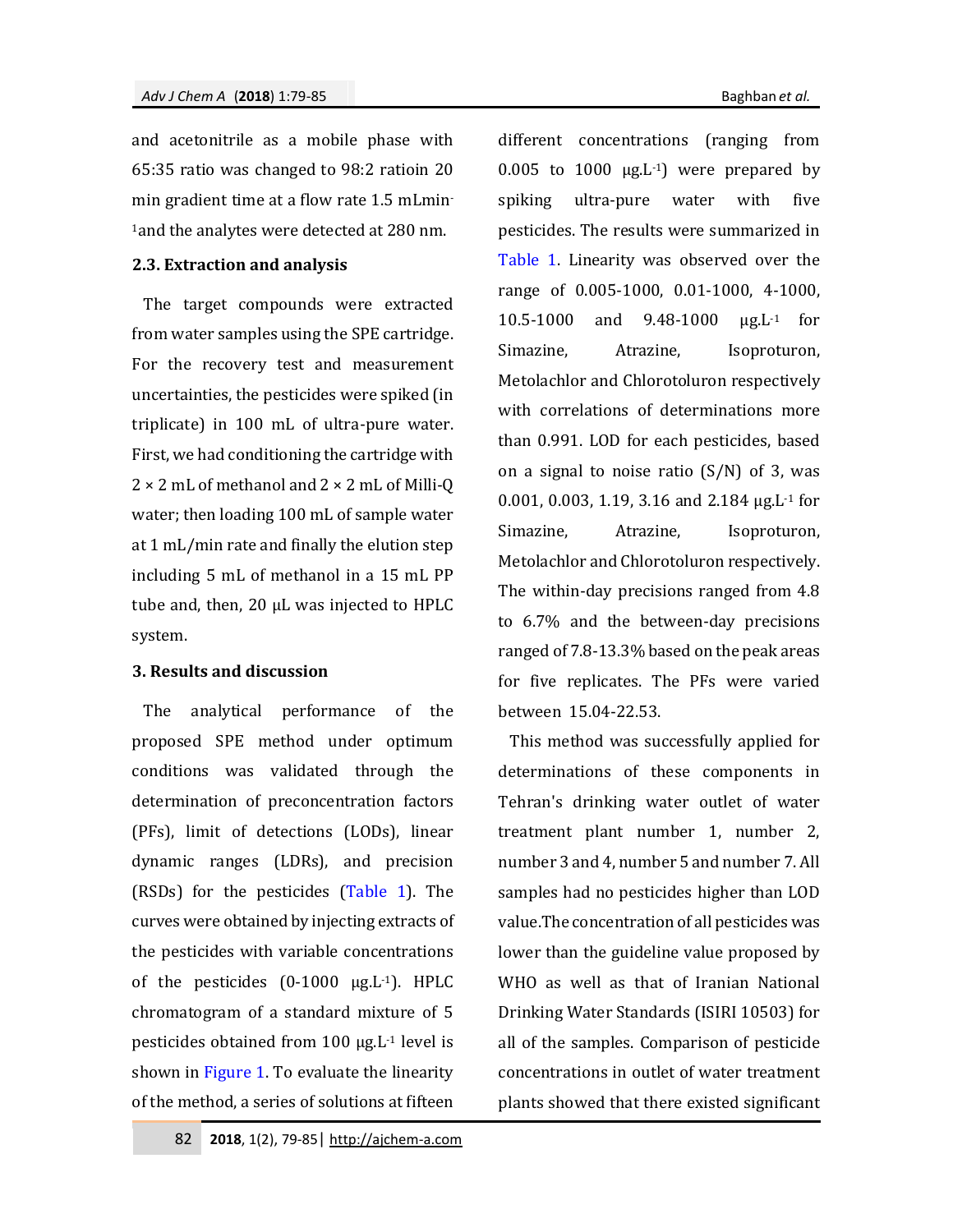similarity between them (no of them had pesticides). In Tehran Water Treatment Plant, conventional treatment operations were performed for producing drinking water which included coagulation, **Table 1.** Figures of merit for SPE of pesticides

flocculation, sedimentation, sand filtration, and disinfections [20]. Consequently, the conventional water treatment processes were efficient for the removal of pesticides from drinking water supplies.

| Analyte                      | <b>Retention</b><br>time | Linearity                 |                  | <b>LOD</b><br>$(\mu g.L^{-1})$ | Precision <sup>a</sup><br>$(RSD\%, n=5)$ |                | RF             |
|------------------------------|--------------------------|---------------------------|------------------|--------------------------------|------------------------------------------|----------------|----------------|
|                              | (min)                    | LRD $(\mu g.L^{-1})$      | $\mathbb{R}^2$   |                                | <b>Between</b><br>day                    | Within-<br>day |                |
| Simazine                     | 6.203                    | $0.005 - 1000$            | 0.9969           | 0.001                          | 4.8                                      | 8.5            | 20.56          |
| Atrazine                     | 8.460                    | $0.010 - 1000$            | 0.9964           | 0.003                          | 5.1                                      | 7.8            | 22.53          |
| Isoproturon                  | 9.300                    | 4.000-1000                | 0.9979           | 1.197                          | 6.7                                      | 11.9           | 20.21          |
| Metolachlor<br>Chlorotoluron | 13.243<br>17.573         | 10.500-1000<br>9.480-1000 | 0.9930<br>0.9914 | 3.165<br>2.846                 | 4.9<br>5.7                               | 13.3<br>12.4   | 19.75<br>15.04 |



#### **4. Conclusion**

In the present study, SPE was used as a sample preparation step before determination of pesticides in drinking water samples by HPLC-UV. The experimental results revealed that this method provided high recovery and preconcentration factor within a short time and good linearity over the investigated concentration range. The performance of this procedure in the extraction of pesticides from treated waters was also satisfactory. The LODs of target pesticides showed a high sensitivity of the proposed method. In addition, the concentration of pesticides in the drinking water was lower than those recommended by ISIRI 1053 which indicated that the water treatment processes in Tehran plants were efficient for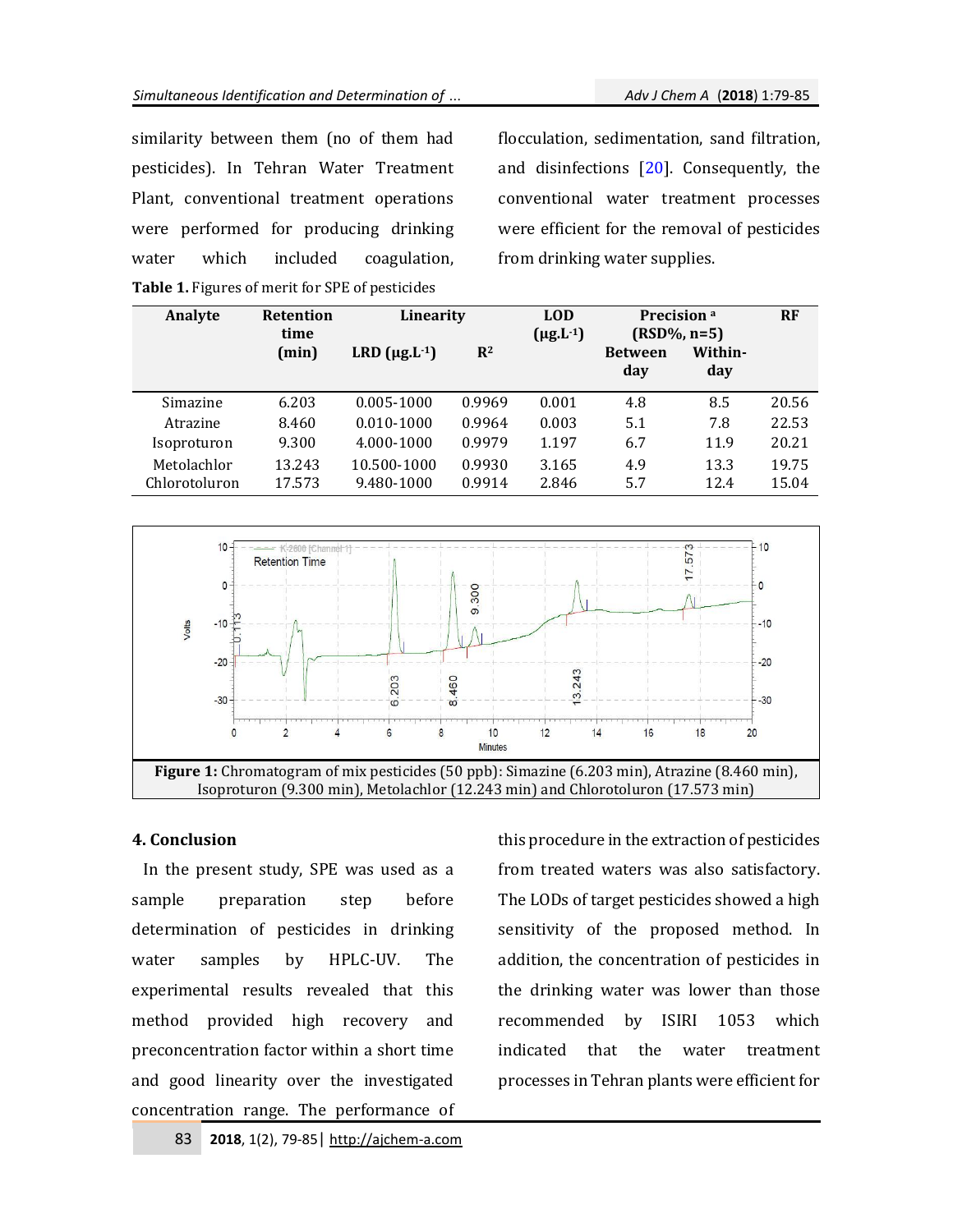the removal of pesticides from drinking water supplies.

#### **Acknowledgments**

The authors appreciate the guidance given by Dr. Jalal Hassan in the validation of the test method.

## **References**

[1]. N. Sankararamakrishnan, A. Kumar Sharma, R. Sanghi, *Environ. Int.*, **2005**, *31*, 113-120.

[2]. A. Masia, M. Ibanez, C. Blasco, J.V. Sancho, Y. Pico, F. Hernández, *Anal. Chim. Acta,* **2013**, *761*, 117-127.

[3]. M.J. Hedegaard, H.J. Albrechtsen, *Water Res.*, **2014**, *48*, 71-81.

[4]. P.V. Toan, Z. Sebesvari, M. Blasing, I. Rosendahl, F.G. Renaud, *Sci. Total Environ.,* **2013**, *452-453*, 28-39.

[5]. M.A. Bannwarth, C. Grovermann, P. Schreinemachers, J. Ingwersen, M. Lamers, T. Berger, T. Streck, *J. Environ. Manage.,*  **2015**, *165*, 298-312.

[6]. L.M. Varca, *Agric. Water Manag.,* **2012**, *106*, 35-41.

[7]. B.M. Teklu, P.I. Adriaanse, M.M.S. Ter Horst, J.W. Deneer, P.J. Van den Brink, *Sci. Total Environ.,* **2015**, *508*, 566-574.

[8]. S. Mekonen, R. Argaw, A. Simanesew, M. Houbraken, D. Senaeve, A. Ambelu, P. Spanoghe, *Chemosphere*, **2016**, *162*, 252- 260.

[9]. G. Aslan-Sungur, E.O. Gaga, S. Yenisoy-Karakas, *J. Chromatogr. A*., **2014**, *1325*, 40- 48.

[10]. H. Liu, W. Kong, Y. Qi, B. Gong, Q. Miao, J. Wei, M. Yang, *Chemosphere*, **2014**, *95*, 33- 40.

[11]. M.V. Russo, L. Notardonato, G. Cinelli, P. Avino, *Anal. Bioanal. Chem.,* **2012**, *402*, 1373-1381.

[12]. E.A. Orlando, A.V. Simionato, *J. Chromatogr. A*., **2013**, *1307*, 111-118.

[13]. E. Watanabe, Y. Kobara, K. Baba, H. Eun, *Food. Chem.,* **2014**, *154*, 7-12.

[14]. E. Passeport, A. Guenne, T. Culhaoglu, S. Moreau, J.M. Bouye, J. Tournebize, *J. Chromatogr. A.,* **2010**, *1217,* 5317-5327.

[15]. T.G. Schwanz, M. Llorca, M. Farre, D. Barcelo, *Sci. Total. Environ.*, **2016**, *539*, 143- 152.

[16]. M. Moradi, Y. Yamini, A. Esrafili, S. Seidi, *Talanta*, **2010**, *82*, 1864-1869.

[17]. ISIRI 1053, 5<sup>th</sup>.revision, Institute of Standards and Industrial Research of Iran. Drinking water -Physical and chemical specifications 2010.

[18]. WHO: *Guidelines for Drinking-water Quality*. 4th edition. World Health Organization; **2011**.

[19]. European Communities: *The quality of water intended for human consumption*. Official Journal of the European Communities Council Directive 98/83/EC.